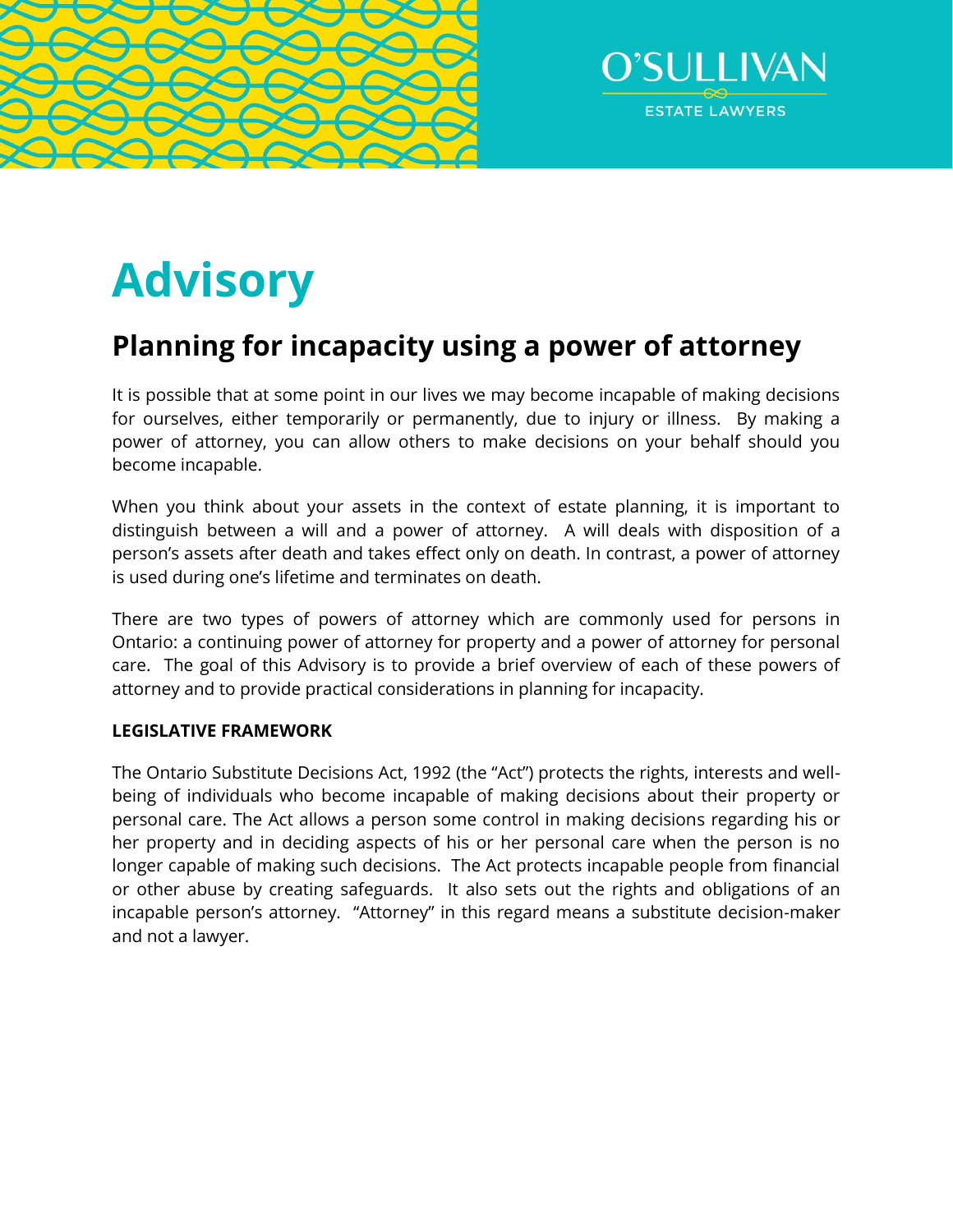

#### **CONTINUING POWER OF ATTORNEY FOR PROPERTY**

#### **General**

Under a continuing power of attorney for property, you can give to others the legal authority to make decisions about the management of your property (that is, your assets and financial affairs) which will continue should you become incapable. Your attorney for property has the power to do anything on your behalf with respect to your property that you could do if capable, except make a will. The granting of a continuing power of attorney for property does not limit your power to act on your behalf. Instead, it authorizes an attorney to share that power with you, and to act on your behalf.

The Act defines a person to be incapable of managing property if he or she is not able to understand information that is relevant to making a decision in the management of his or her property, or is not able to appreciate the reasonably foreseeable consequences of a decision or lack of decision.

Under the Act, if a person does not have a power of attorney for property which is effective after he or she becomes incapable, it may be necessary for family members or other interested persons to apply to court to have a "guardian for property" appointed to manage the incapable person's financial affairs. Unfortunately, the procedure for appointing a guardian for property is lengthy and expensive, and does not allow you to choose who will manage your property or how it will be managed should you become incapable. It also involves court or government supervision of the management of your affairs, which adds additional expense and complexity for the person(s) appointed to manage your affairs. For all of these reasons, we strongly recommend that as part of your estate planning you consider making a continuing power of attorney for property to provide who will make financial decisions for you if you become incapable of making such decisions for yourself.

#### **When does a Continuing Power of Attorney for Property come into Effect?**

You can specify that your continuing power of attorney for property comes into effect only upon a specified event (for example, if you are assessed as being incapable of managing property) or that it is immediately effective. Because of the difficulties which often arise in establishing to third parties (such as banks and other financial institutions) that a person is incapable of managing his or her financial affairs and that a continuing power of attorney for property is in effect, continuing powers of attorney for property are usually prepared to have immediate effect. To avoid misuse, they can be held by a trusted third party (often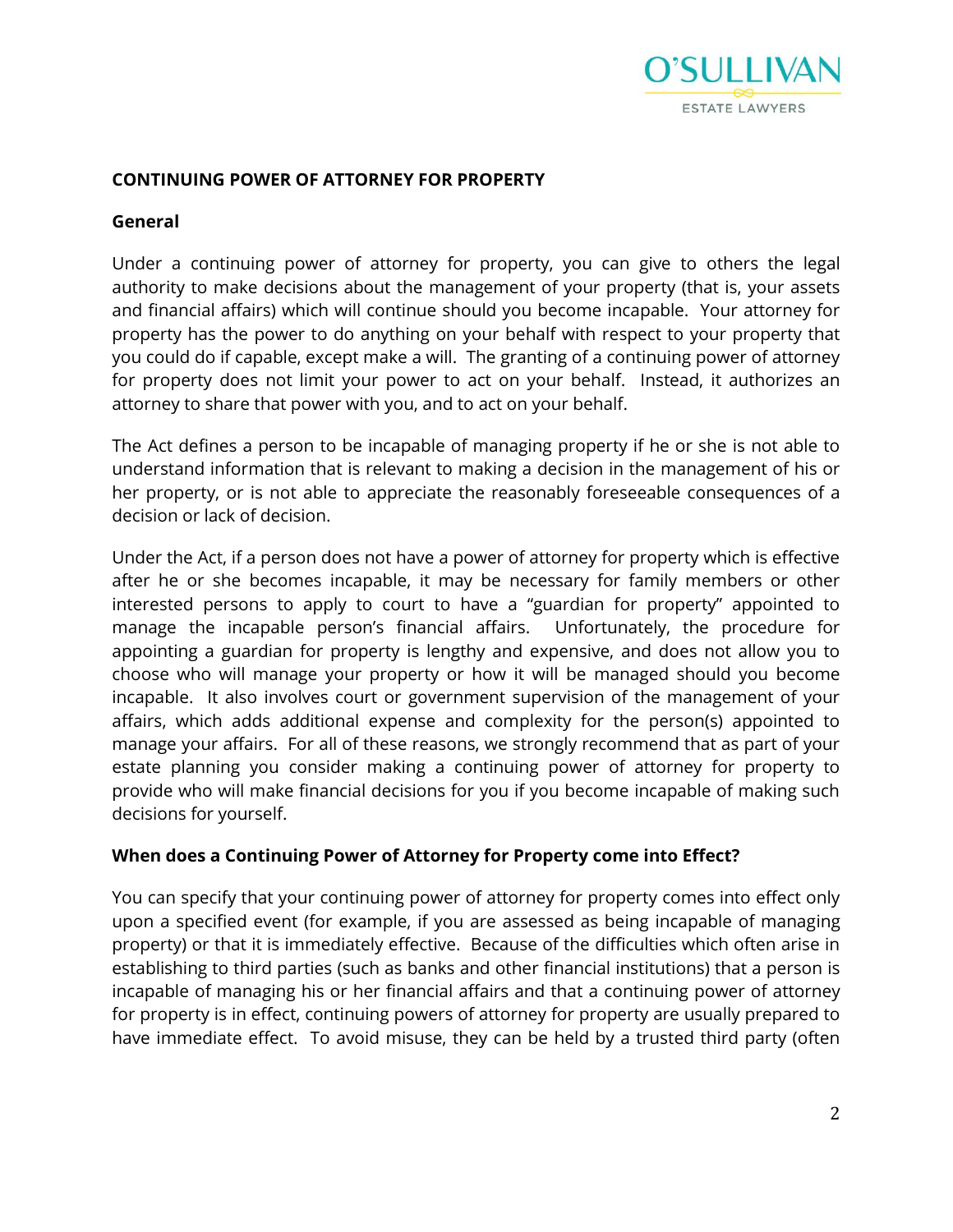

the law firm which prepares it) with a direction providing the terms upon which it may be released.

# **Providing Direction for Property Decisions**

Continuing powers of attorney for property may be either general or limited. A general power of attorney for property can grant the attorney for property broad authority and contain no restrictions on the purposes for which it may be used. On the other hand, a limited power of attorney for property may be restricted to a particular asset or transaction and/or period of time, or provide special directions for the management of your financial affairs. For example, if you are selling an asset but are going to be away on the closing date, you may grant a limited power of attorney for property to another person to act on your behalf on the sale of the asset for the period of time while you are away. Other examples of limited powers of attorney for property include those which provide for the sale or retention of specified assets should the grantor later become incapable, or those which provide specific investment guidelines for the attorney. In addition, if you have signed a continuing power of attorney for property at your bank, it is limited to dealing with matters at the particular bank and is ineffective to deal with your other assets.

In some circumstances, it may be appropriate to have multiple continuing powers of attorney for property. For example, a person may grant both a general power of attorney for property to his or her spouse and a limited power of attorney for property to a business associate restricted to the operation of the business. It is important to note that the authority of your attorney to deal with your assets outside of Ontario will depend on the nature of the asset and the jurisdiction in which it is located. It may be appropriate to have a continuing power of attorney for property for assets in each jurisdiction.

# **Choosing an Attorney for Property**

Under the Act, a person must be at least 18 years old and mentally capable to grant a continuing power of attorney for property. The person(s) you select to act as your attorney(s) for property must be at least 18 years old and mentally capable. If you appoint two or more attorneys, your attorneys must act jointly unless the continuing power of attorney for property provides otherwise. You may also name one or more alternate attorneys to act should the primary attorney(s) you choose not be able to act or to continue to act.

In choosing a person to manage your property should you be incapable of managing it yourself, it is important to consider the nature of your assets and financial affairs, and the ability of your proposed attorney for property to manage them. If you have a spouse and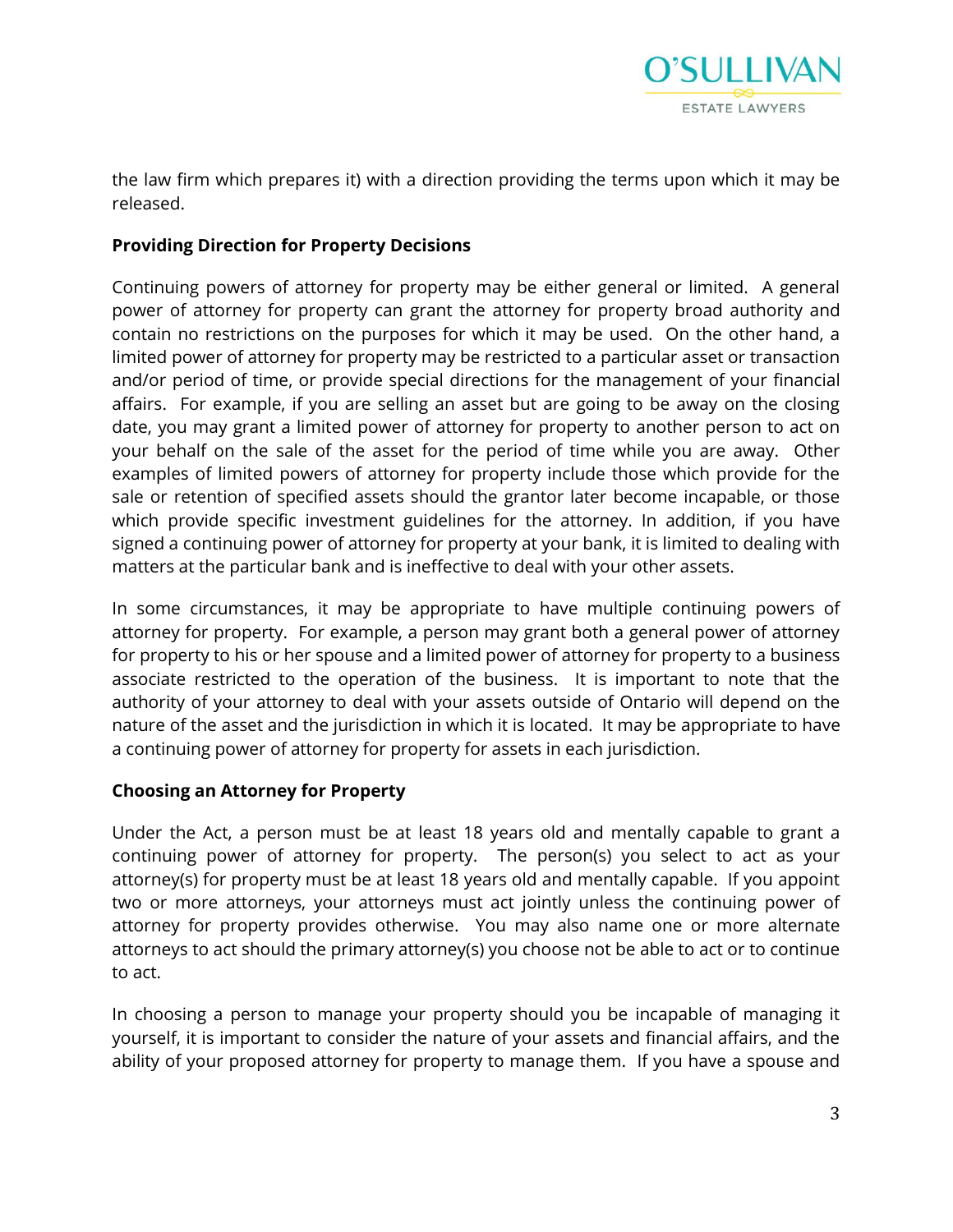

adult children and your assets and financial affairs are relatively straightforward, you may consider appointing your spouse as the primary attorney for property and your adult children as the alternate attorneys. If you have complex business interests, the handling of which your spouse finds daunting, you may wish to consider appointing your spouse and one or more others to act jointly as your attorneys, or you may wish to grant a general power of attorney to your spouse and a limited power of attorney to one or more business associates, restricted to the operation of the business. If you are thinking of appointing two or more attorneys to act together, for practical reasons a maximum of three attorneys is generally advisable. You should also carefully consider the compatibility of your proposed attorneys and their ability to work together. In some circumstances, it may be appropriate to consider appointing a trust company, either alone or together with others, to manage your assets and financial affairs.

#### **Example**:

*Consider the situation where Doug is married to Rita and they live in Oakville. Doug and Rita hold their home, some bank accounts and their investment portfolio jointly. The couple has twins who are fifteen years old, Alyssa and Claire. Doug and his sister Mary inherited an interest in several commercial properties from their father from which they receive an income; Doug and Mary hold their interest jointly. Doug wishes to prepare a continuing power of attorney for property.*

*Doug may consider granting a general power of attorney for property to Rita. Given that his daughters are young, Doug may wish to appoint alternate attorney(s) such as his sibling for now, with the idea of revisiting the appointment of his daughters as alternate attorneys when they are older. In relation to the commercial properties, Doug may consider granting a limited power of attorney for property to Rita and Mary jointly so that they will act together with regard to his interest in the properties, or he may wish to grant the power to Rita alone, and appoint Mary as an alternate attorney for property.* 

# **Duties of Attorney for Property**

The Act requires an attorney for property to act diligently, with honesty and integrity and in good faith. It is also the attorney's duty to explain his or her powers and duties to the incapable person, to encourage the person to participate in decisions about his or her property, to foster regular personal contact with the incapable person and supportive family members and friends, to consult with those supportive family members and friends, and to keep proper accounts of all transactions involving the incapable person's assets.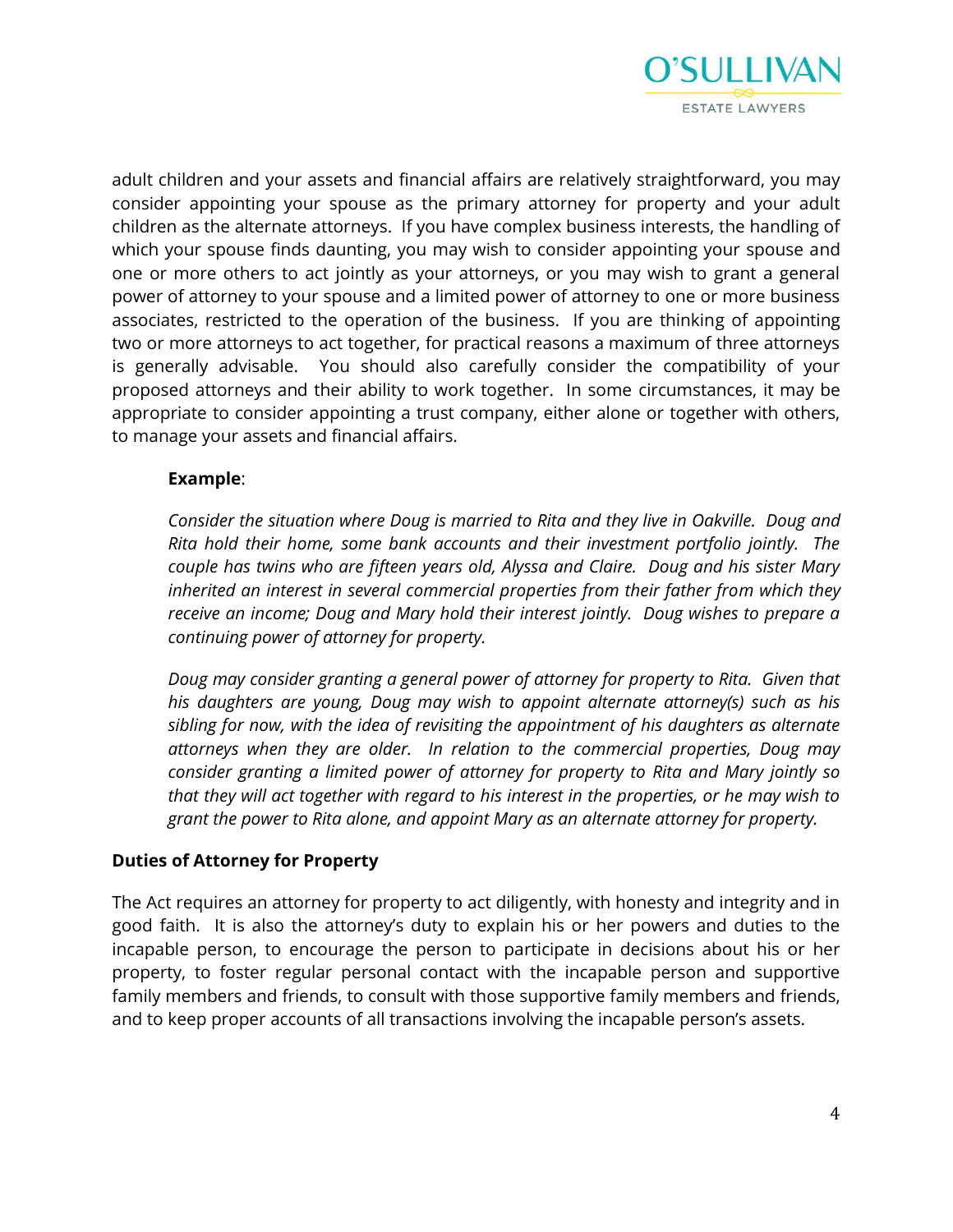

# **Compensation**

Unless there is specific provision in the continuing power of attorney for property, an attorney for property is entitled to be paid for services rendered in accordance with a prescribed fee schedule set out under the Act, and to be reimbursed for all reasonable outof-pocket expenses.

#### **Revocation**

You may revoke a continuing power of attorney for property at any time while you are capable. As with granting a continuing power of attorney for property, there are formal requirements to revoke it which must be complied with.

While the Act seeks to protect the property of incapable persons by ensuring safeguards, it should be appreciated that a continuing power of attorney for property is a powerful grant of authority. It requires, among other matters, careful consideration of the person(s) to whom the power is to be given and the extent of the authority granted. It is advisable to obtain legal advice on making a continuing power of attorney for property, including appropriate ways to minimize the risk of misuse or imprudent use of the authority.

#### **Alternatives to Continuing Powers of Attorney for Property**

While a continuing power of attorney for property is generally considered the most economical and simple way to deal with decision-making when a person is incapable, there are other alternatives which may be appropriate depending on individual circumstances. First, the joint holding of assets is a convenient way to transfer title directly to the surviving joint holder; however, this alternative does not deal with decision-making on behalf of the joint holder of property who becomes incapable. Second, inter-vivos trusts (including alter ego or joint partner trusts for persons age 65 or older) also provide a vehicle for the management of assets, including upon incapacity. Trustees manage assets for the benefit of beneficiaries in accordance with specified terms. At the end of the trust's term, the assets are distributed to the beneficiaries pursuant to the terms of the trust. The trustee commences managing the trust property when the trust is created – not when the person creating the trust becomes incapable or dies. Accordingly, in the event of incapacity there is already a vehicle (the trust) in place providing for continuous management.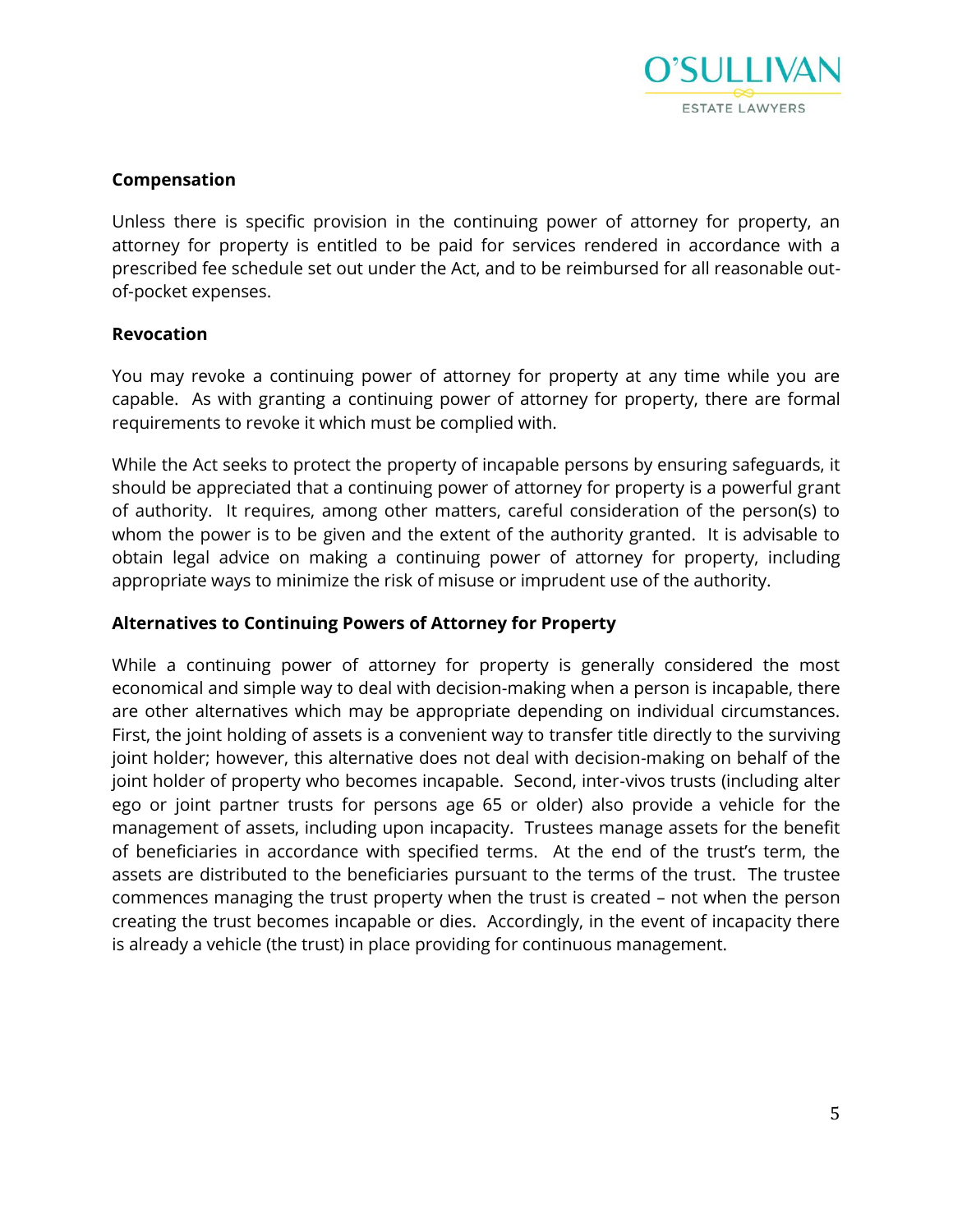

#### **POWERS OF ATTORNEY FOR PERSONAL CARE**

#### **General**

The Act also allows you to appoint an attorney to make personal care decisions for you in the event you are no longer mentally capable of making such decisions for yourself. Under the Act, a person is incapable of personal care if he or she is not able to understand information that is relevant to making a decision concerning his or her own health care, nutrition, shelter, clothing, hygiene and safety, or is not able to appreciate the reasonably foreseeable consequences of a decision or lack of decision.

Under the Act, if a person does not have a power of attorney for personal care, it may be necessary for a family member to apply to court to have a "guardian of the person" appointed to make decisions in regard to the incapable person's health care, nutrition, shelter, clothing, hygiene and safety. Just as with the appointment of a guardian for property, the procedure for appointing a guardian of the person takes time, may be expensive, and does not allow you to choose who will make personal care decisions for you. For these reasons, we strongly recommend that as part of your estate planning you consider making a power of attorney for personal care to appoint someone who will make decisions about your personal care if you become incapable of making these decisions for yourself.

#### **When does a Power of Attorney for Personal Care come into Effect?**

Unlike a continuing power of attorney for property which may be made effective immediately under the provisions of the Act, a power of attorney for personal care only takes effect when you become incapable of making personal care decisions. For that reason, your attorney may use the power of attorney for personal care only when he or she has reasonable grounds to believe that you are incapable of making personal care decisions, and only after your attorney for personal care has explained to you why a personal care decision is necessary, the nature of the decision, and that you have a right to object to such decision.

#### **Choice of Attorney for Personal Care**

To grant a power of attorney for personal care, you must be at least 16 years old and mentally capable. The person(s) you select to be your attorney(s) for personal care must be at least 16 years old and mentally capable. As protection for the grantor, the Act specifically prohibits a person from acting as an attorney for personal care if that person provides health care or certain services to the grantor for compensation, unless that person is also the grantor's spouse, partner or relative.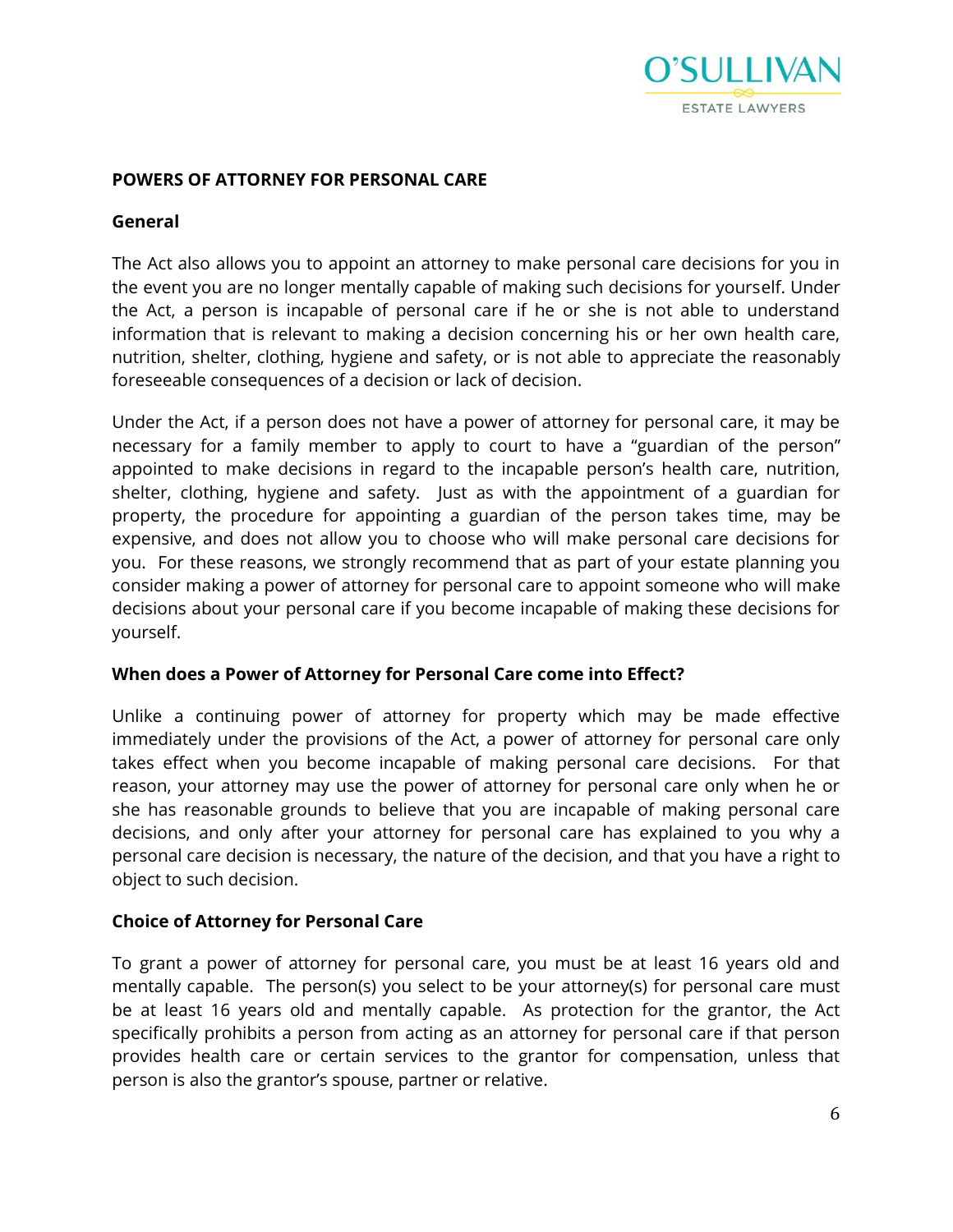

Just as with the power of attorney for property, you should consider appointing primary attorney(s) for personal care, and alternate attorney(s). If you appoint two or more attorneys for personal care to act together, your attorneys must act jointly unless the power of attorney for personal care provides otherwise. In addition, we generally recommend that for practical reasons you consider limiting the number of attorneys acting together to a maximum of three and that you consider the compatibility of your proposed attorneys.

In choosing who you would appoint to make personal care decisions for you if you are incapable of making such decisions for yourself, you may consider appointing one or more family members or close friends whose judgment you trust to make your personal decisions.

#### **Example**:

*Consider the situation where Jane is single, living in Toronto and has three adult children: Alex who lives in Chicago, Illinois; Bruce who lives in Barrie, Ontario; and Carolyn who lives in Cambridge, Ontario. Jane would like to appoint her three children to act jointly as her attorneys for personal care, but is concerned that none of them live in Toronto. She is confident that each of her children will make personal care decisions in her best interests.* 

*Jane may wish to consider appointing her three children to act jointly as her attorneys for personal care. This means that the children must make personal care decisions for Jane together. Alternatively, Jane may wish to consider including a majority decision clause in her power of attorney for personal care providing that if there is a disagreement among her children on a matter of her personal care, the decision of the majority governs.*

#### **Providing Direction for Personal Care Decisions**

You may grant your attorney for personal care wide discretion to make personal care decisions on your behalf, or you may restrict the attorney's discretion by providing instructions in the power of attorney for personal care, in an accompanying letter or other written document, or even verbally. These instructions may specify types of medical treatment or other personal care that you wish to receive or refuse. If instructions for care are given, whether written or verbal, your attorney for personal care is under a legal obligation to follow them, unless it is impossible to do so. If no instructions for care are specified, your attorney for personal care must determine if you expressed any wishes while you were still capable, and if so, he or she is obliged to follow such wishes.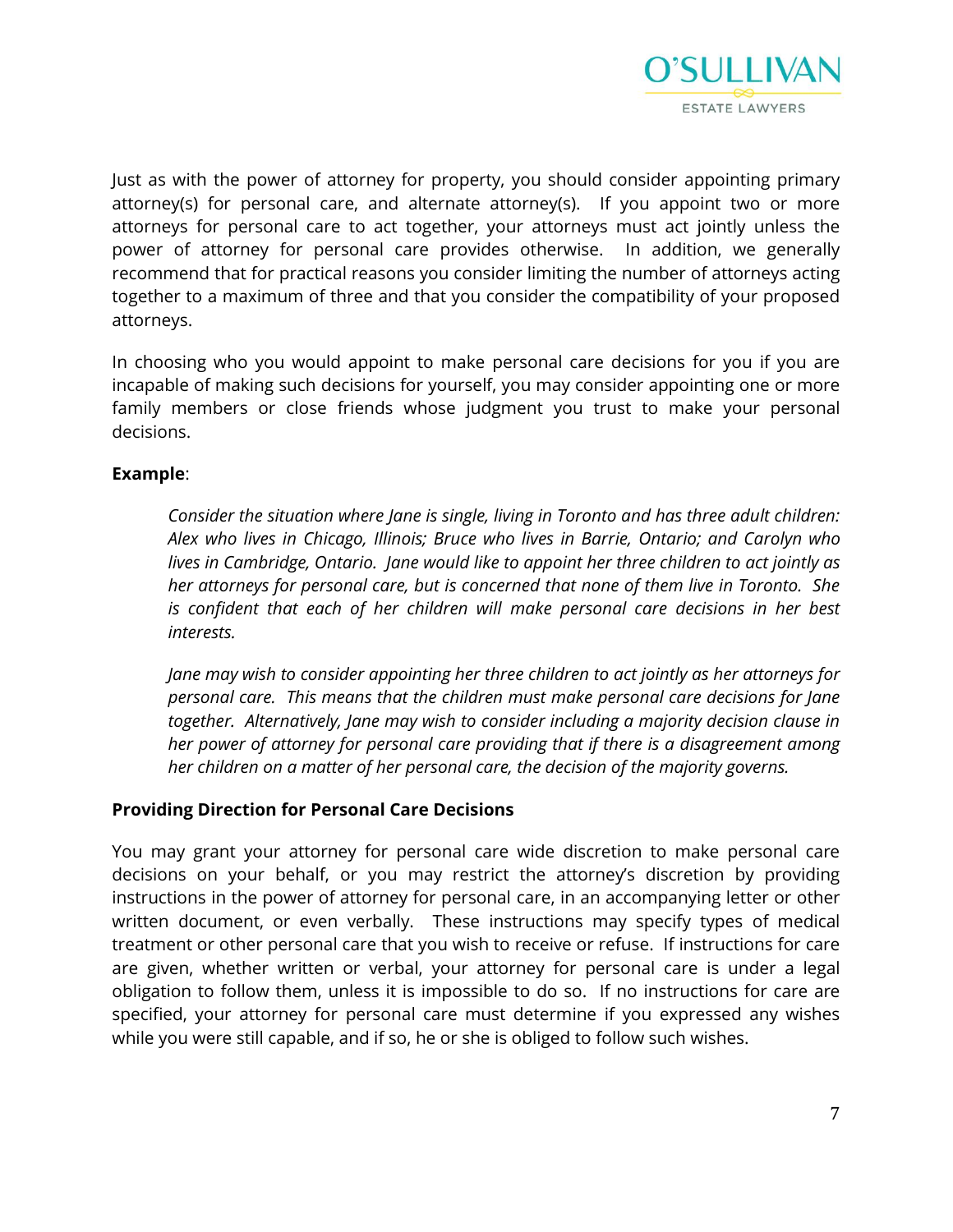

As a result, if you would not wish "heroic" or artificial life-support procedures continued if there is no reasonable chance of your recovery, you can ensure your wishes will have legal effect and be binding on your attorney for personal care. Instructions for personal care matters, termed an "advance medical directive" or "living will", may be included in, or prepared in conjunction with, the power of attorney for personal care, so that they will have legal effect.

Medical assistance in dying ("MAID") is also a growing concern and you may wish to consider expressing your wish for MAID to be followed by your attorney for personal care at some time in the future based on specified medical circumstances. Although past legislation was more restrictive as there was a requirement that death be "reasonably foreseeable", on March 17, 2021, Bill C-7 was passed by the Canadian government which expands a person's accessibility to MAID and removes this requirement.

The attorney for personal care must rely on these directions in instructing doctors and other medical personnel. This may be of particular importance to persons who have been diagnosed with a terminal illness who wish to provide direction for their care in the event they become incapable of making personal care decisions during the course of their illness.

# **Duties of Attorney for Personal Care**

An attorney for personal care is required to act diligently, with honesty and integrity and in good faith. In addition, the Act provides that an attorney for personal care also has a duty to explain his or her powers and duties to the incapable person, to encourage the person to participate in decisions about his or her personal care, to foster regular personal contact with the incapable person and supportive family members and friends, to consult with those supportive family members and friends, to foster the incapable person's independence, to choose the least restrictive and intrusive course of action that is available and appropriate, and to record decisions made on the person's behalf.

# **Compensation**

Unlike a person acting under a power of attorney for property, a personal care attorney has no statutory entitlement to compensation. Any right to compensation must be provided in the document if it is to be authorized.

# **Revocation**

You may revoke a power of attorney for personal care at any time while you are capable. There are formal requirements for the revocation which must be complied with for it to be legally effective.